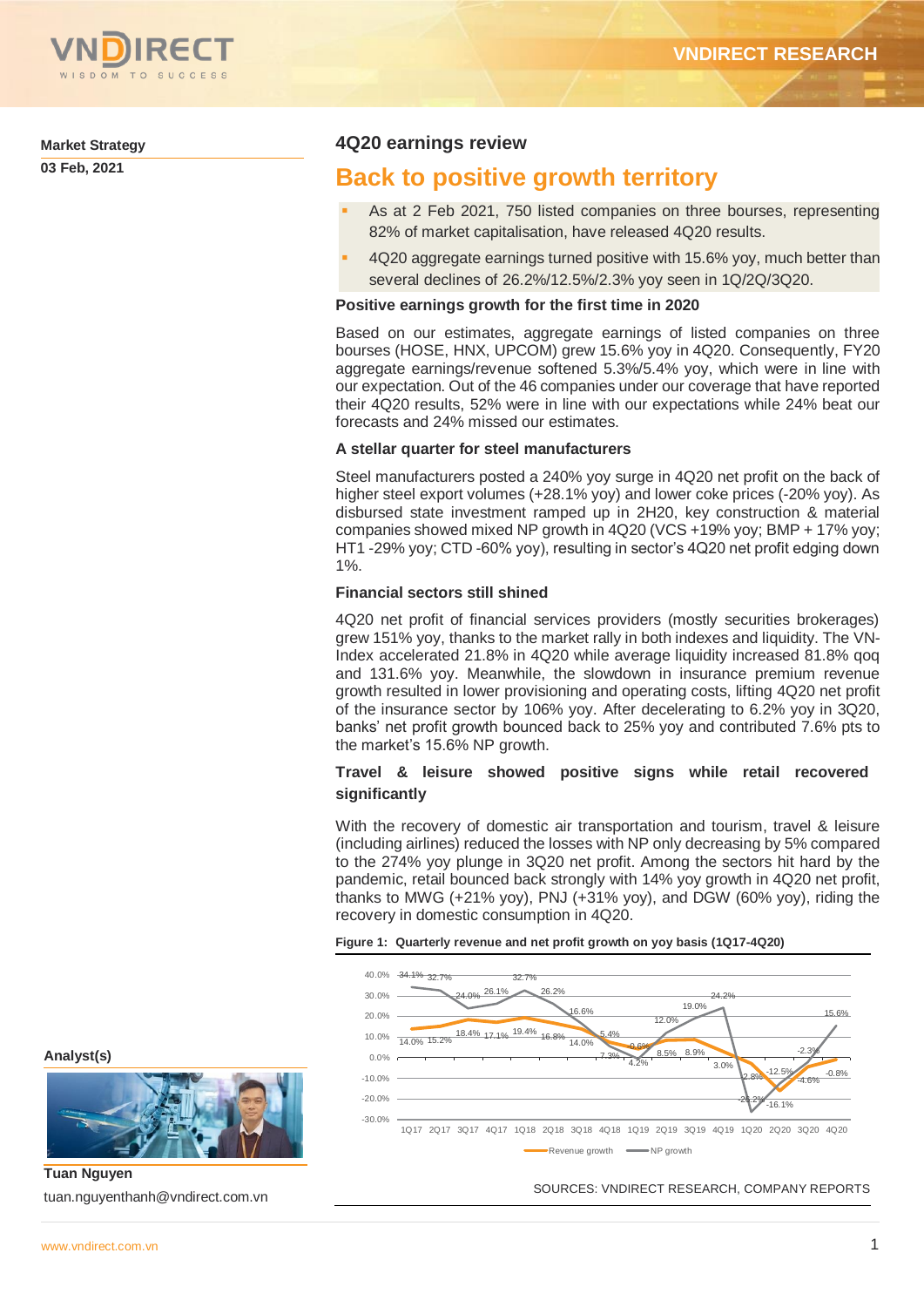

## **KEY CHARTS**

#### **4Q20 earnings growth of small caps beat the whole market**

Based on our estimates, 4Q20 aggregate earnings of listed companies on three bourses (HOSE, HNX, UPCOM) increased 15.6% yoy. 4Q20 earnings of companies listed on the Ho Chi Minh Stock Exchange (HOSE) jumped with a higher rate of 19.1% yoy while that of VN30 grew 15.0% yoy. 4Q20 earnings of small-cap stocks surged 42.7% yoy, driven by construction & building material companies and small hydropower plants.

#### **More positive than negative in FY20 NP growth of VN30 companies**

For FY20, 17 companies in VN30 Index recorded positive NP growth, leading by HPG (+79.0%) and SBT (+68.8% yoy). In the contrary, the laggards named MSN (-77.8% yoy) due to the consolidation with Vin Commerce and VJC (-98.3%), which was hit by the severe decline in the aviation market due to Covid-19.

#### **Market's blended gross margin surged to 5-year high**

In our view, 4Q20 gross margin (excluding banks) improved significantly due to 1) better gross margin of thermal power generators thanks to lower coal price and lower D&A expense of some major generators, and 2) the recovery of airlines and transportation companies.

#### **Market's leveraging continues the downward trend**

D/E ratio edged down in 4Q20 to 0.65x while cost of debt increased slightly to 6.0%, but still lower on a year-on-year basis.

|             | 4Q20<br>revenue<br>growth | 4Q19<br>revenue<br>growth | <b>4Q20 NP</b><br>growth | 4Q19<br><b>NP</b> arowth | <b>FY20</b><br>revenue<br>growth | <b>FY20 NP</b><br>growth |
|-------------|---------------------------|---------------------------|--------------------------|--------------------------|----------------------------------|--------------------------|
| All markets | $-0.8%$                   | 3.0%                      | 15.6%                    | 24.2%                    | $-5.4%$                          | $-5.3%$                  |
| <b>HOSE</b> | 3.9%                      | 3.2%                      | 19.1%                    | 21.6%                    | $-1.8%$                          | $-0.3%$                  |
| <b>VN30</b> | 11.2%                     | 4.7%                      | 15.0%                    | 33.2%                    | 5.6%                             | 5.2%                     |
| Large caps  | 0.9%                      | 3.8%                      | 15.3%                    | 37.2%                    | $-4.1%$                          | $-4.9%$                  |
| Mid caps    | $-3.3%$                   | 3.4%                      | 12.1%                    | 3.0%                     | $-7.2%$                          | $-6.7%$                  |
| Small caps  | $-2.8%$                   | 0.0%                      | 42.7%                    | $-41.5%$                 | $-7.1%$                          | $-7.2%$                  |

#### SOURCES: VNDIRECT RESEARCH, COMPANY REPORTS



#### SOURCES: VNDIRECT RESEARCH, COMPANY REPORTS



SOURCES: VNDIRECT RESEARCH, COMPANY REPORTS

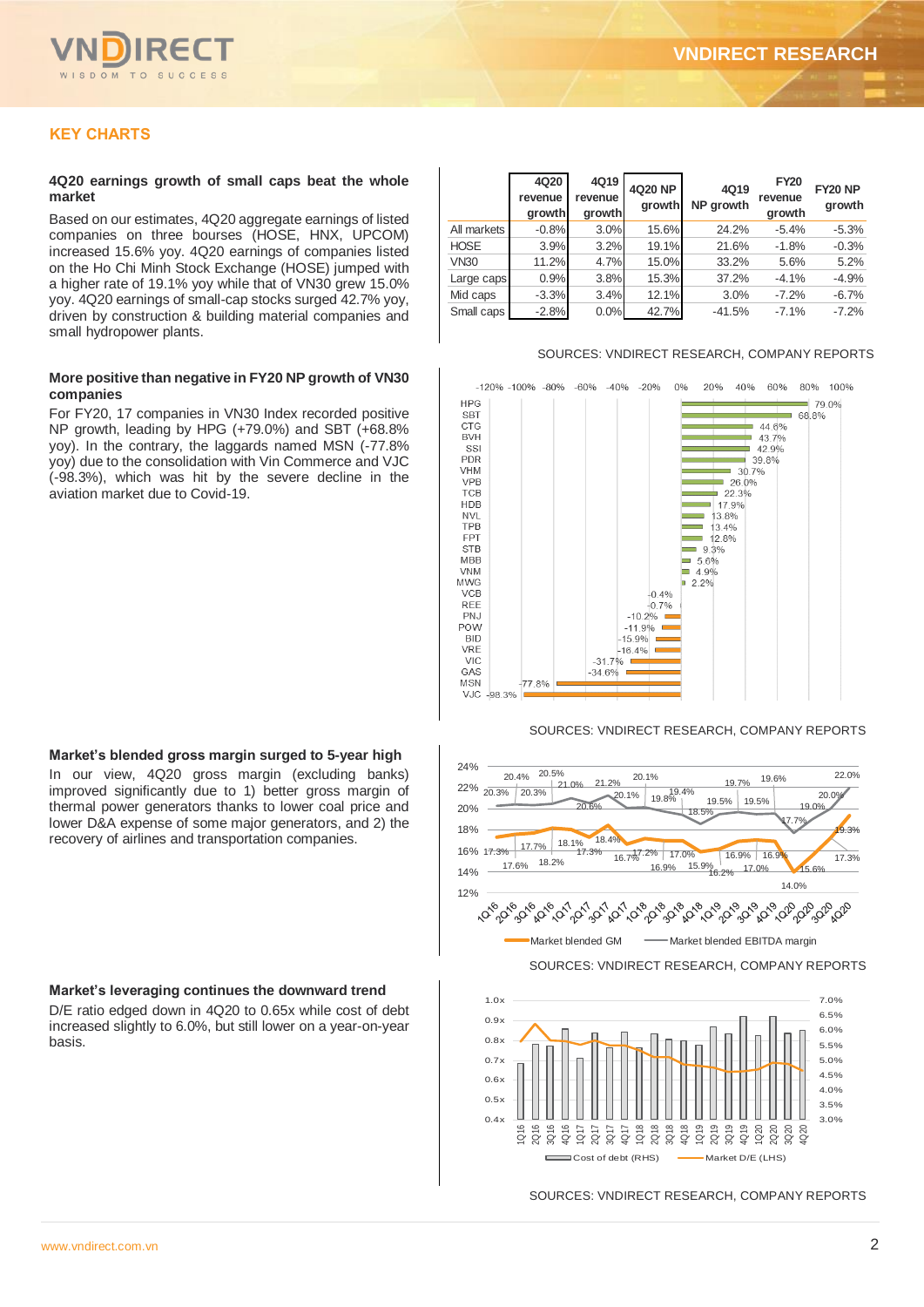

## **4Q20 EARNINGS REVIEW: BACK TO POSITIVE GROWTH TERRITORY**

## **Figure 2: 4Q20/FY20 earnings review by sector**

|                                             |            | % released 4Q20<br>results to sector<br>market cap | 4Q20 net<br>profit<br>growth | 3Q20 net<br>profit<br>growth | 4Q19 net<br>profit growth |          |  | Contribution<br>to market's<br>4Q20 NP<br>growth | FY20 revenue |         | FY20 net<br>growth profit growth | <b>Contribution to</b><br>market's FY20<br>NP growth |  |
|---------------------------------------------|------------|----------------------------------------------------|------------------------------|------------------------------|---------------------------|----------|--|--------------------------------------------------|--------------|---------|----------------------------------|------------------------------------------------------|--|
| <b>Market</b>                               |            | 82.1%                                              | 15.6%                        | $-12.5%$                     |                           | 24.2%    |  |                                                  |              | $-5.4%$ | $-5.3%$                          |                                                      |  |
| <b>Industrial Metals</b>                    |            | 94.1%                                              | 240%                         | 156.4%                       |                           | 41.9%    |  | 5.4%                                             |              | 12%     | 111 <sup>%</sup>                 | 3.1%                                                 |  |
| <b>Financial Services</b>                   |            | 74.9%                                              | 151%                         | 66.5%                        |                           | 9.1%     |  | 1.7%                                             |              | 40%     | 68%                              | 0.8%                                                 |  |
| Personal & Household Goods                  |            | 80.1%                                              | 119%                         | $-23.0%$                     |                           | $-36.1%$ |  | 1.0%                                             |              | $-13%$  | 24%                              | $-0.3%$                                              |  |
| Insurance                                   |            | 93.1%                                              | 106%                         | 24.0%                        |                           | 2.6%     |  | 0.6%                                             |              | 6%      | 26%                              | 0.3%                                                 |  |
| Chemicals                                   | ∩          | 30.0%                                              | 84%                          | 3.8%                         |                           | $-28.0%$ |  | 0.7%                                             |              | $-3%$   | 46%                              | 0.5%                                                 |  |
| <b>Beverages</b>                            |            | 93.9%                                              | 46%                          | 8.4%                         |                           | 25.4%    |  | 0.8%                                             |              | $-23%$  | $-7%$                            | $-0.2%$                                              |  |
| Electricity                                 | ◕          | 72.2%                                              | 36%                          | $-25.2%$                     |                           | 66.2%    |  | 1.5%                                             |              | $-12%$  | 15%                              | $-0.5%$                                              |  |
| <b>Banks</b>                                |            | 99.1%                                              | 25%                          | 6.2%                         |                           | 38.7%    |  | 7.6%                                             |              | 12%     | 14%                              | 4.5%                                                 |  |
| <b>Telecommunications</b>                   |            | 12.3%                                              | 24%                          | 188.4%                       |                           | 119.5%   |  | 0.1%                                             |              | 17%     | 14%                              | 0.1%                                                 |  |
| Technology                                  |            | 87.9%                                              | 19%                          | .8%<br>m                     |                           | $-1.9%$  |  | 0.2%                                             |              | 9%      | 11%                              | 0.1%                                                 |  |
| Retail                                      |            | 89.9%                                              | 14%                          | 3.9%                         |                           | 9.3%     |  | 0.3%                                             |              | 1%      | $-7%$                            | $-0.2%$                                              |  |
| <b>Health Care</b>                          |            | 85.8%                                              | 12%                          | 46.3%                        |                           | 5.9%     |  | 0.1%                                             |              | $-2%$   | 3%                               | 0.0%                                                 |  |
| Forestry & Paper                            |            | 89.0%                                              | 10%                          | 10.9%                        |                           | $-8.2%$  |  | 0.0%                                             |              | 26%     | 1%                               | 0.0%                                                 |  |
| <b>Construction &amp; Materials</b>         | $\bigcirc$ | 58.9%                                              | $-1%$                        | 35.6%                        |                           | 19.5%    |  | 0.0%                                             |              | $-13%$  | 0%                               | 0.0%                                                 |  |
| <b>Real Estate</b>                          |            | 86.5%                                              | $-3%$                        | 18.6%                        |                           | 54.3%    |  | $-0.7%$                                          |              | $-3%$   | $-1%$                            | $-0.2%$                                              |  |
| Travel & Leisure                            |            | 95.5%                                              | $-5%$                        | $-273.5%$                    |                           | $-75.0%$ |  | 0.0%                                             |              | $-60%$  | $-259%$                          | $-6.7%$                                              |  |
| <b>Food Producers</b>                       |            | 93.0%                                              | $-5%$                        | 6.4%                         |                           | 2.9%     |  | $-0.4%$                                          |              | 26%     | $-5%$                            | $-0.5%$                                              |  |
| Automobiles & Parts                         |            | 97.1%                                              | $-16%$                       | 16.2%                        |                           | 6.1%     |  | $-0.5%$                                          |              | $-2%$   | 19%                              | $-0.5%$                                              |  |
| Mining                                      | ∩          | 37.6%                                              | $-23%$                       | 32.1%                        |                           | $-39.6%$ |  | $-0.1%$                                          |              | $-1%$   | 13%                              | 0.0%                                                 |  |
| Oil & Gas                                   | ◑          | 45.1%                                              | $-24%$                       | $-22.3%$                     |                           | 440.7%   |  | $-0.6%$                                          |              | $-33%$  | 148%                             | $-2.3%$                                              |  |
| <b>Utilities</b>                            |            | 96.1%                                              | $-25%$                       | $-21.7%$                     |                           | $-8.9%$  |  | $-1.3%$                                          |              | $-10%$  | 26%                              | $-1.5%$                                              |  |
| Industrial Transportation                   |            | 80.3%                                              | $-57%$                       | $-60.4%$                     |                           | 34.9%    |  | $-2.4%$                                          |              | $-32%$  | $-57%$                           | $-2.6%$                                              |  |
| SOURCES: VNDIRECT RESEARCH, COMPANY REPORTS |            |                                                    |                              |                              |                           |          |  |                                                  |              |         |                                  |                                                      |  |

## **Figure 3: Quarterly GM across sectors (excluding banks)**

|                                     | <b>1Q19</b> | 2Q19  | 3Q19  | 4Q19  | <b>1Q20</b> | <b>2Q20</b> | 3Q20     | 4Q20                                        |
|-------------------------------------|-------------|-------|-------|-------|-------------|-------------|----------|---------------------------------------------|
| Market                              | 16.2%       | 16.9% | 17.0% | 16.9% | 14.0%       | 15.6%       | 17.3%    | 19.3%                                       |
| Personal & Household Goods          | 13.7%       | 13.6% | 13.3% | 13.0% | 14.4%       | 14.7%       | 14.8%    | 17.1%                                       |
| Industrial                          | 14.2%       | 14.1% | 14.2% | 12.6% | 13.8%       | 13.9%       | 12.8%    | 12.0%                                       |
| <b>Food Producers</b>               | 25.3%       | 25.7% | 24.2% | 25.7% | 25.4%       | 25.4%       | 25.5%    | 27.1%                                       |
| <b>Construction &amp; Materials</b> | 13.7%       | 13.2% | 13.3% | 13.1% | 15.0%       | 15.4%       | 16.0%    | 15.3%                                       |
| Telecommunications                  | 32.6%       | 33.6% | 34.0% | 27.5% | 32.2%       | 33.0%       | 35.3%    | 44.9%                                       |
| <b>Utilities</b>                    | 21.9%       | 21.6% | 22.4% | 21.6% | 19.8%       | 19.1%       | 20.4%    | 19.0%                                       |
| <b>Health Care</b>                  | 23.8%       | 26.6% | 25.4% | 25.3% | 27.8%       | 28.3%       | 25.2%    | 22.8%                                       |
| Mining                              | 12.5%       | 12.7% | 9.7%  | 12.9% | 11.5%       | 9.5%        | 9.7%     | 15.1%                                       |
| <b>Industrial Transportation</b>    | 20.5%       | 20.3% | 21.1% | 19.5% | 19.0%       | 10.7%       | 12.8%    | 17.9%                                       |
| Chemicals                           | 15.9%       | 15.1% | 16.6% | 18.5% | 14.7%       | 17.3%       | 17.0%    | 18.4%                                       |
| Forestry & Paper                    | 15.7%       | 12.8% | 13.8% | 17.2% | 17.3%       | 12.2%       | 13.4%    | 18.3%                                       |
| <b>Real Estate</b>                  | 23.4%       | 32.3% | 35.4% | 31.7% | 20.5%       | 23.7%       | 25.1%    | 22.2%                                       |
| Retail                              | 13.6%       | 13.2% | 13.8% | 14.0% | 15.2%       | 15.3%       | 14.6%    | 16.8%                                       |
| <b>Support Services</b>             | 12.2%       | 8.1%  | 8.6%  | 10.6% | 8.2%        | 7.5%        | 8.8%     | 6.1%                                        |
| Travel & Leisure                    | 16.2%       | 10.4% | 13.6% | 7.7%  | $-4.5%$     | $-44.1%$    | $-31.0%$ | 7.8%                                        |
| Electricity                         | 15.7%       | 15.4% | 15.8% | 18.2% | 12.5%       | 13.3%       | 14.1%    | 31.3%                                       |
| <b>Beverages</b>                    | 21.8%       | 24.4% | 24.2% | 24.0% | 23.3%       | 26.6%       | 27.4%    | 27.5%                                       |
| Technology                          | 26.0%       | 25.9% | 27.6% | 23.8% | 26.6%       | 27.5%       | 25.3%    | 27.8%                                       |
| Oil & Gas                           | 6.5%        | 5.3%  | 5.1%  | 6.1%  | $-0.9%$     | 3.5%        | 8.1%     | 5.9%                                        |
| <b>Industrial Metals</b>            | 8.1%        | 9.6%  | 8.0%  | 8.2%  | 11.6%       | 10.4%       | 13.3%    | 15.6%                                       |
| Automobiles & Parts                 | 9.2%        | 10.1% | 10.9% | 8.0%  | 14.1%       | 14.0%       | 14.3%    | 9.4%                                        |
|                                     |             |       |       |       |             |             |          | SOURCES: VNDIRECT RESEARCH, COMPANY REPORTS |
|                                     |             |       |       |       |             |             |          |                                             |